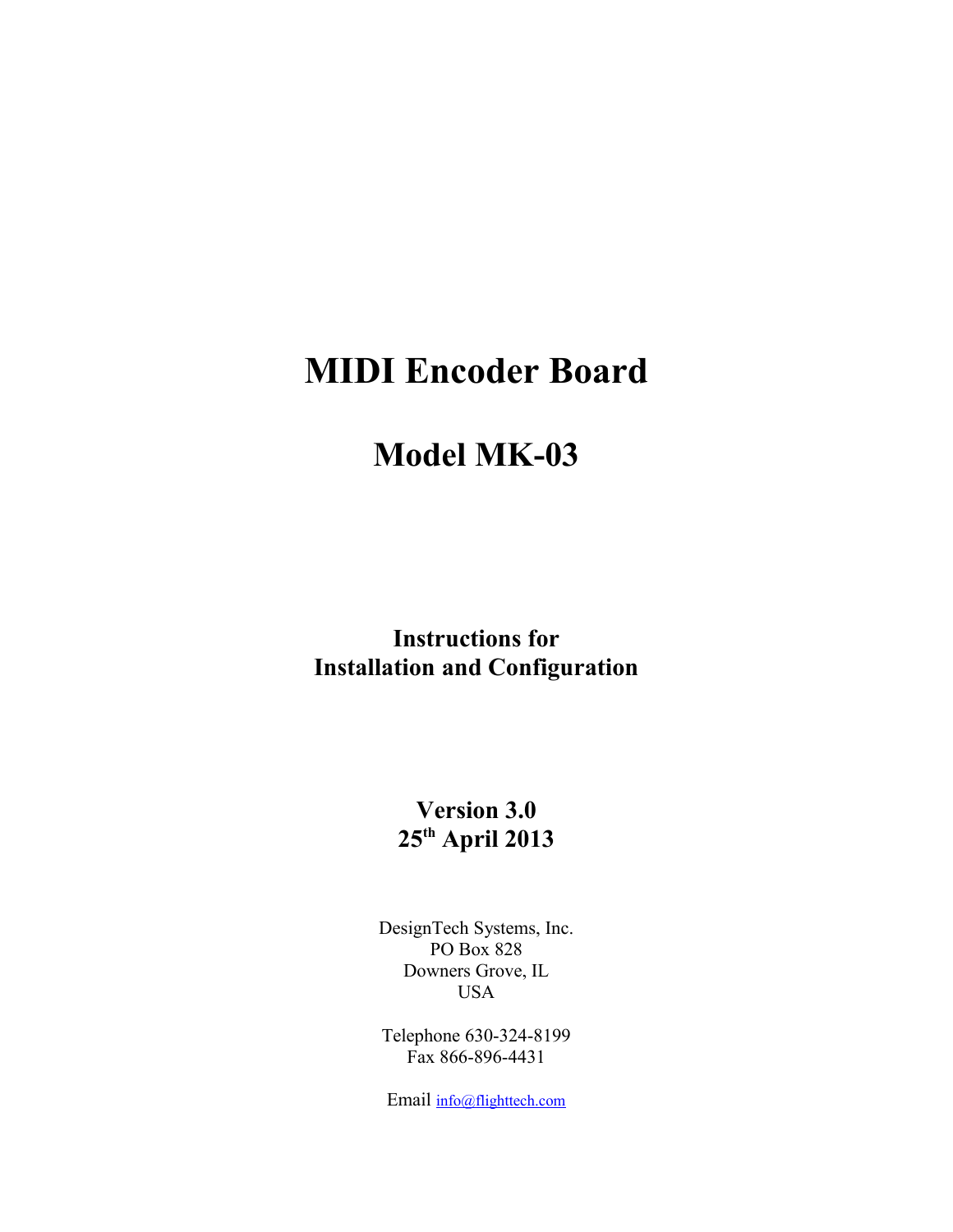### **Contents**

Description

Mode 1: Two manuals with combination pistons

Mode 2: Manual with second touch and combination pistons, *or* Allen MOS keyboard

Mode 3: Pedalboard with second touch, toe pistons and expression

Mode 4: Stops

Mode 5: Manual and pedalboard, both with combination pistons, plus expression

Appendix: Wiring keyboards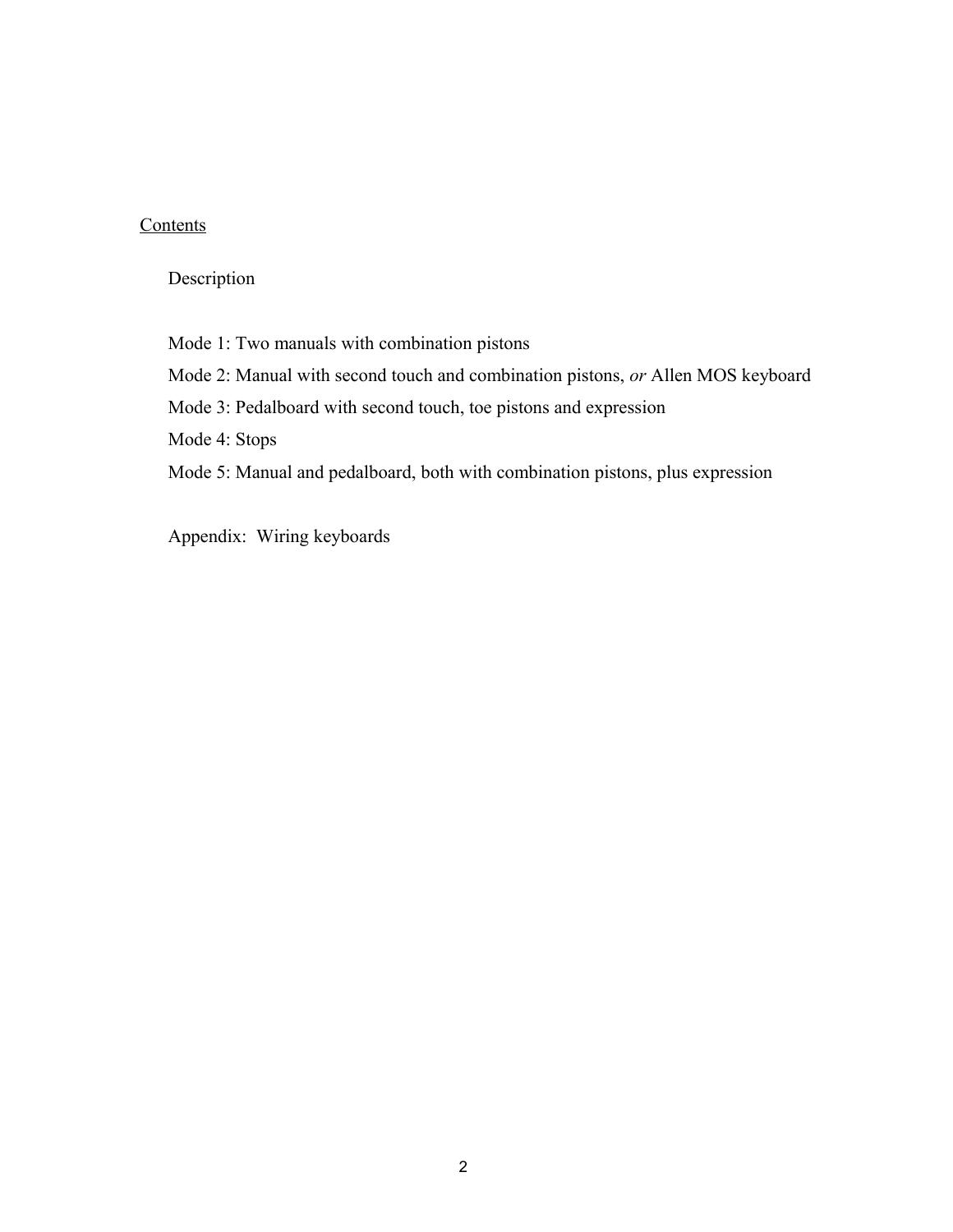#### **Description**

DesignTech Systems' MK-03 MIDI encoder is designed to combine a large number of inputs from an organ console and convert them into MIDI messages. It can scan manual and pedal keyboards, combination pistons, stops and analog inputs from expression pedals. It is ideal for interfacing traditional pipe organ consoles to software packages such as Hauptwerk, jOrgan and Miditzer.



#### *Connections*

- *Power in:* A 9y to 18y DC supply should be connected to the screw terminals provided, with the positive line to the right.
- *MIDI out:* A standard MIDI-compliant output. The codes generated are described in detail below.
- *MIDI in:* A standard MIDI input. Any MIDI information received on this port is forwarded to the MIDI output. This feature can be used to "daisy-chain" multiple encoder boards together.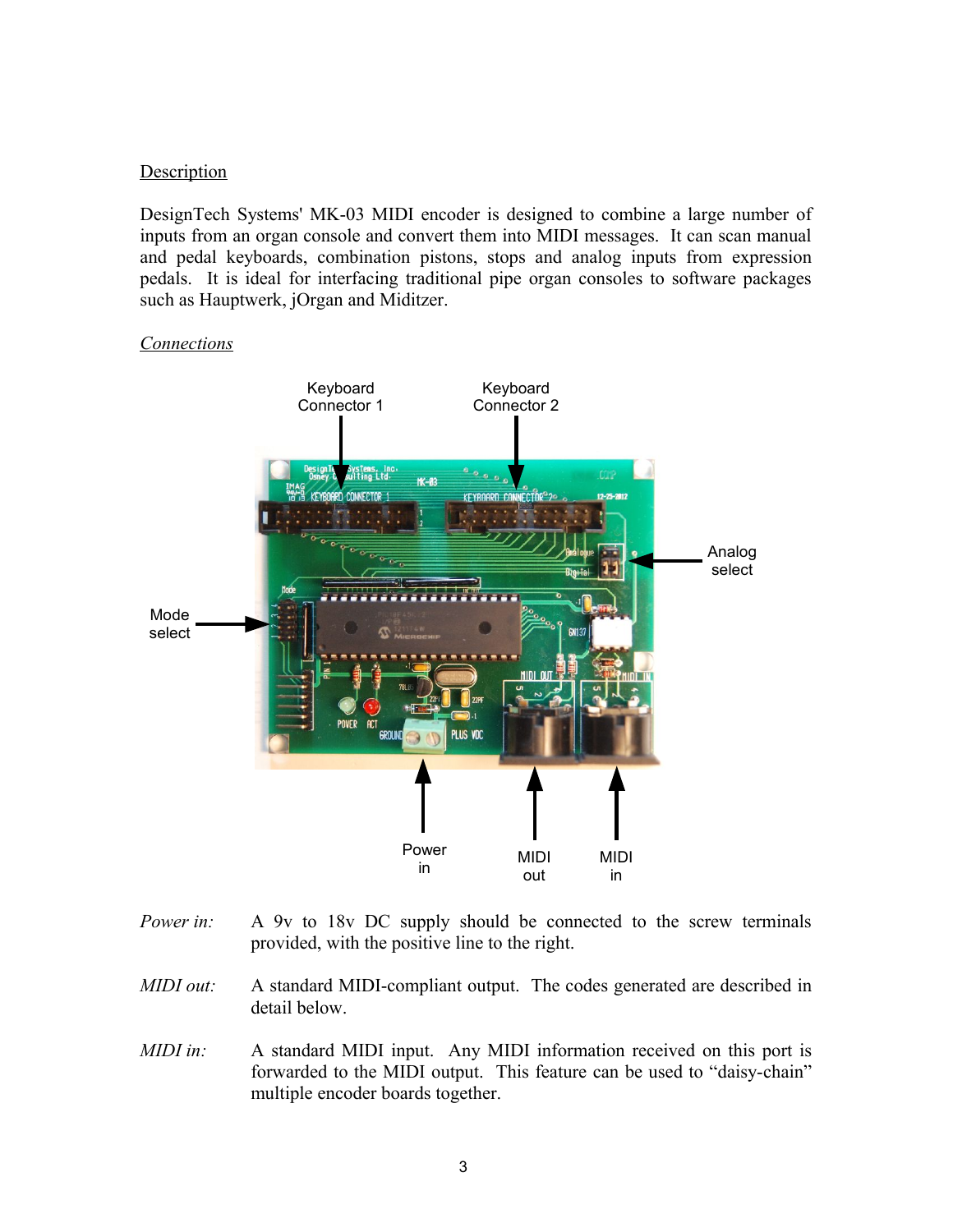- *Mode Select:* Jumpers may be fitted to this connector to select between various operating modes. These are described in detail below.
- *Keyboard connectors:* Both of these 26-way headers are wired identically. In many cases, you will only need to use one of them, in which case either may be used. If you are using a single encoder to scan two keyboards, you will find it convenient to use both connectors, one for each keyboard.
- *Analog Select:* If you are using a mode which reads analog inputs from expression pedals (currently modes 3 and 5), the potentiometers used for these inputs will need to be supplied with +5v and 0v as a voltage reference. The analog select header allows you to choose whether pins 1 and 2 on the keyboard connectors are to be connected to the module's +5v and 0v lines for this purpose, or whether they will be used as digital inputs.
- *Green LED:* Lights to show that the board is supplied with power.
- *Red LED*: Flashes whenever a MIDI message is transmitted. This happens on every time a key or stop is pressed or released, every time a combination piston is pressed and every time an expression pedal is moved. There is no message generated when a combination piston is released. Note that the red LED flashes very briefly when a message is forwarded from the MIDI in port.

#### *Using the keyboard connectors*

Each of these headers is designed to be connected to a 26-way ribbon cable via a compatible insulation displacement (IDC) connector (e.g. Multicomp MC6FD026-30P1). The 26 pins form a 14 x 12 matrix, which can scan up to 168 switches. The 12 "columns" (pins 15-26) are inputs and represent the 12 notes of the scale, from C to B. The 14 "rows" (pins 1-14) are usually configured as outputs and are used to select between different octaves and different keyboards. In mode 3, four of the rows are used as analog inputs for reading expression pedals. In mode 5, one row is used in used as an analog input.

A fairly high pressure is needed to close the IDC connector onto the ribbon cable onto the ribbon cable, but this pressure also needs to be even. We have found that a good way to attach the connector is to assemble it loosely around the cable, and then gradually stand on it whilst wearing soft-soled shoes such as slippers or sneakers.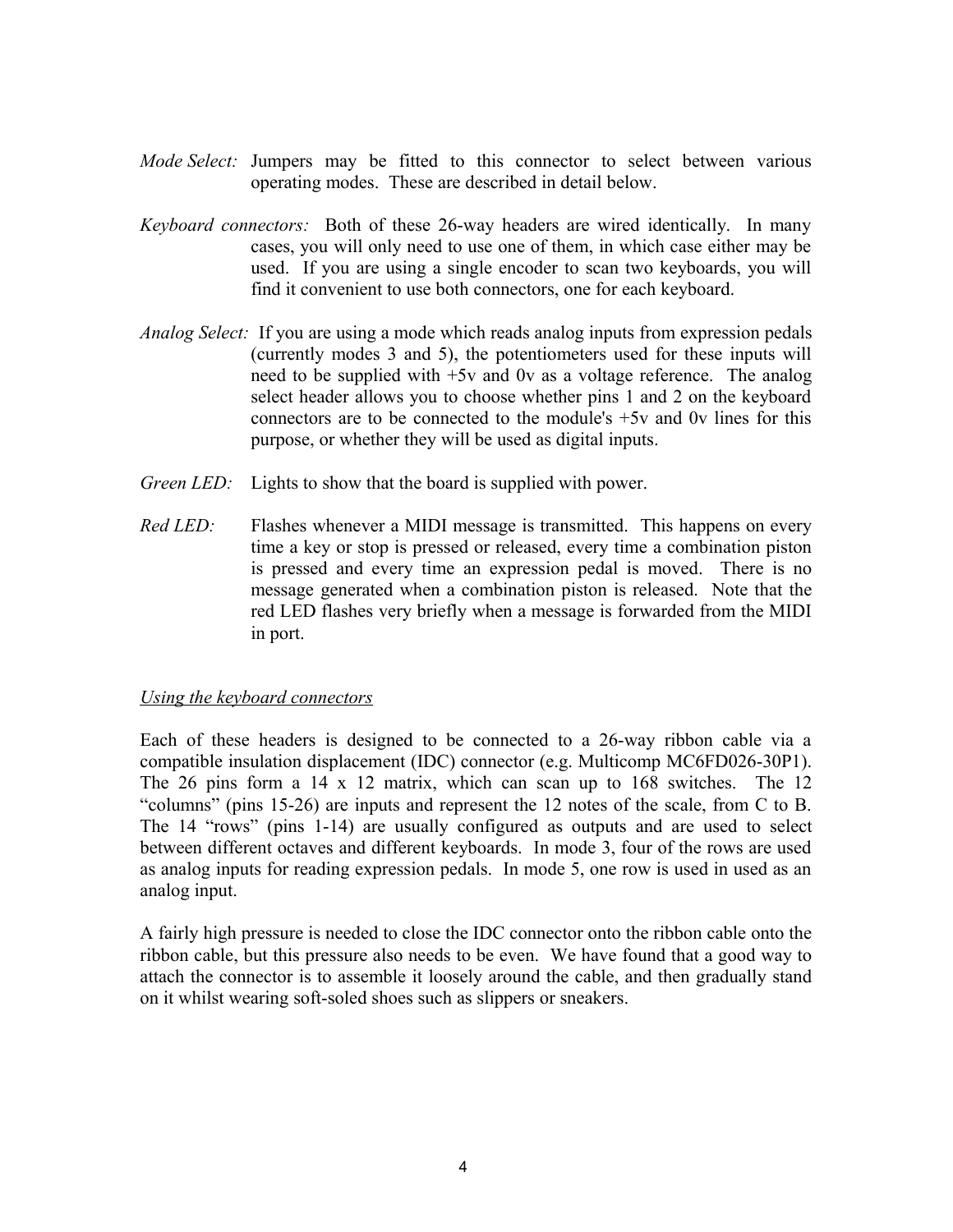

The unit automatically reads each "row" in turn, by switching one row select line at a time to logic 0 (0v). When this happens, keys which are pressed in the relevant octave will be read as 0 and keys which are not pressed will be read as 1 (5v). The entire matrix is read approximately 100 times per second.

You can test the unit by connecting any of the "column" pins (i.e. the notes C to B shown in the diagram above) to any of the "row" pins with a wire link. When the connection is made, the red LED should flash. Be careful never to connect two "rows" together, as this could damage the unit.

In order to avoid ambiguity when several keys are pressed simultaneously, a signal diode (e.g. 1N4148) needs to be connected in series with each switch. The cathode of the diode (usually shown by a black stripe on the diode) must be connected towards the row select line.

Full wiring details for each mode are provided below.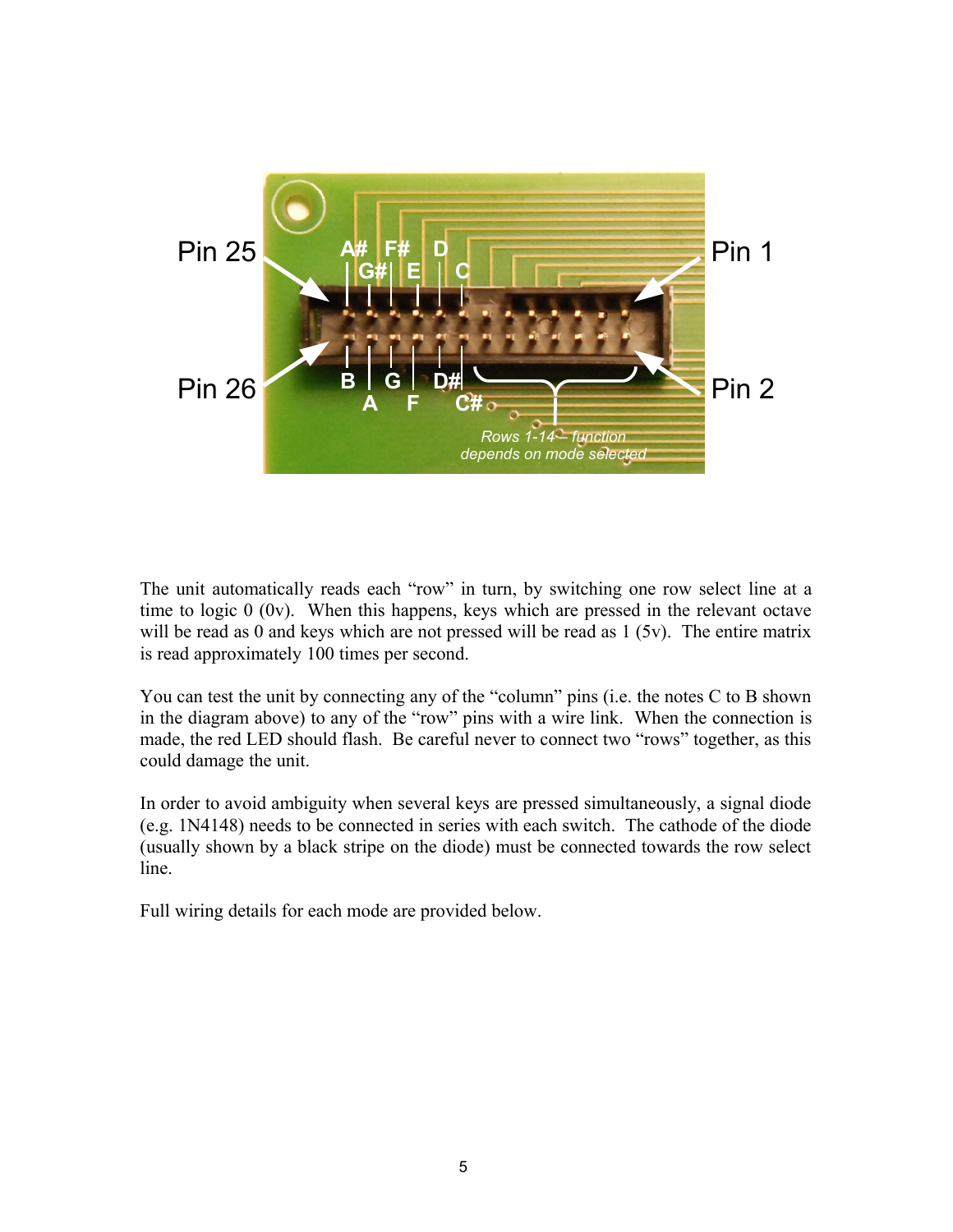### *MIDI messages and channel assignment*

The following MIDI messages are produced by the encoder:

| Event    | MIDI message<br>Note on | Hex code $(x = channel number)$ |                          |  |  |
|----------|-------------------------|---------------------------------|--------------------------|--|--|
| Note on  |                         | 9r                              | $\leq$ note value $> 40$ |  |  |
| Note off | Note off                | 8x                              | $\leq$ note value $> 40$ |  |  |

*The bottom note on an organ keyboard is MIDI note 36 (decimal), so that is the lowest note value that the encoder will ever send. The last byte in these messages represents velocity. The encoder always sends 40 (hex) for this value, which is half of maximum velocity.*

| Stop on  | Note on  | 9х | $\leq$ stop number $\geq$ | 40 |  |
|----------|----------|----|---------------------------|----|--|
| Stop off | Note off | 8x | $\leq$ stop number $\geq$ | 40 |  |

*Stop change messages begin at note 0, not note 36.*

| Piston on        | Control message | $\mathbf{B}\mathbf{x}$ |    | $\leq$ piston number $\geq$ |
|------------------|-----------------|------------------------|----|-----------------------------|
| Expression pedal | Control message | $\mathbf{B}\mathbf{x}$ | 0B | <pedal position=""></pedal> |

The following channel assignments are used:

| Swell / solo manual and pistons:             | Channel 1 |
|----------------------------------------------|-----------|
| Great manual and pistons:                    | Channel 2 |
| Pedalboard and toe pistons:                  | Channel 3 |
| Choir / accompaniment manual and pistons:    | Channel 4 |
| Accompaniment second touch (theatre organs): | Channel 5 |
| Pedal second touch:                          | Channel 6 |
| Stops $0 - 119$ :                            | Channel 7 |
| Stops $120 - 167$ :                          | Channel 8 |
| Expression pedal 1:                          | Channel 1 |
| Expression pedal 2:                          | Channel 2 |
| Expression pedal 3:                          | Channel 3 |
| Expression pedal 4:                          | Channel 4 |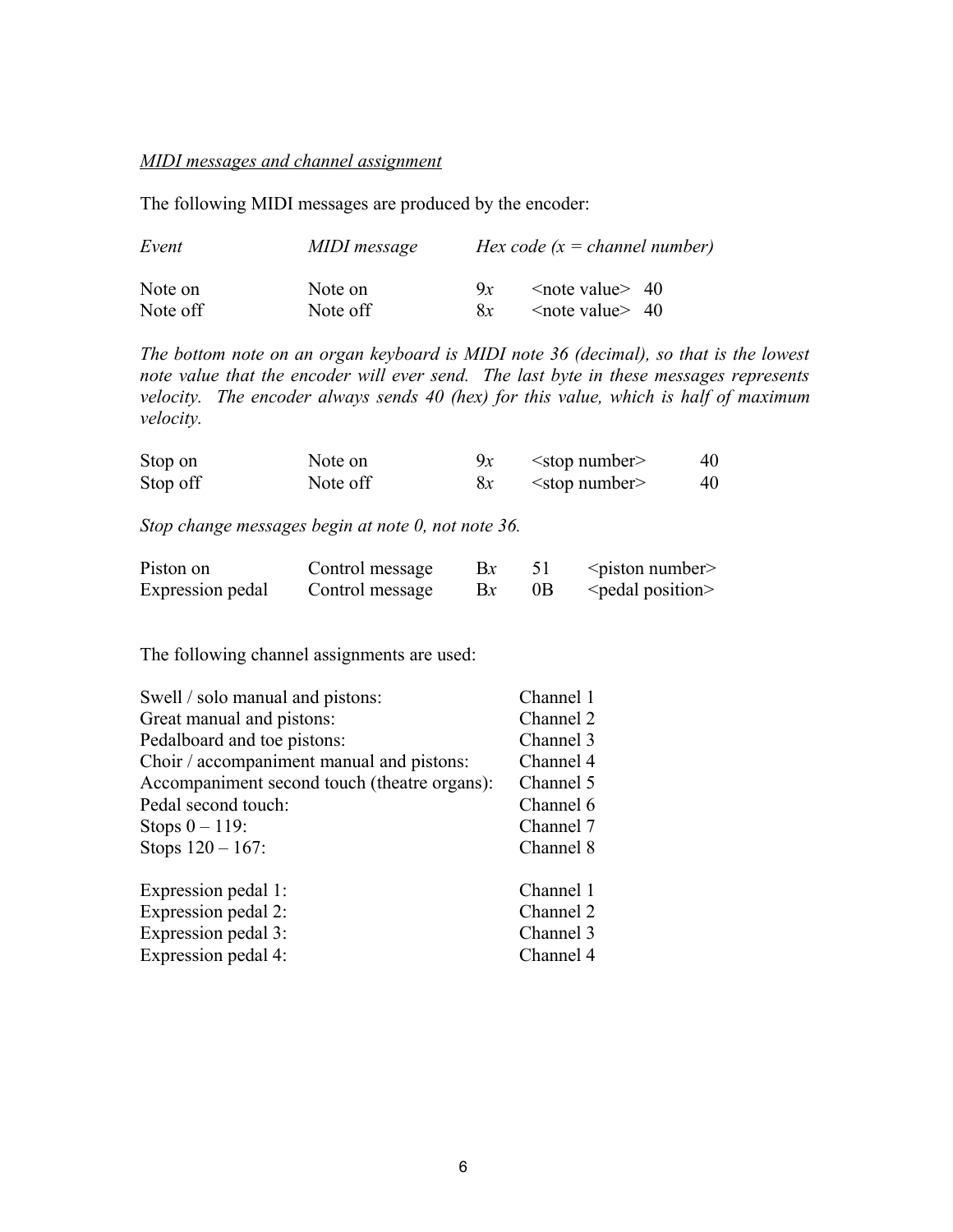## Mode 1: two manuals with pistons

To select mode 1, there should be no jumpers on Mode Select. The jumpers on Analog Select should be set to "Digital".

![](_page_6_Figure_2.jpeg)

*Mode 1 wiring diagram:*

![](_page_6_Figure_4.jpeg)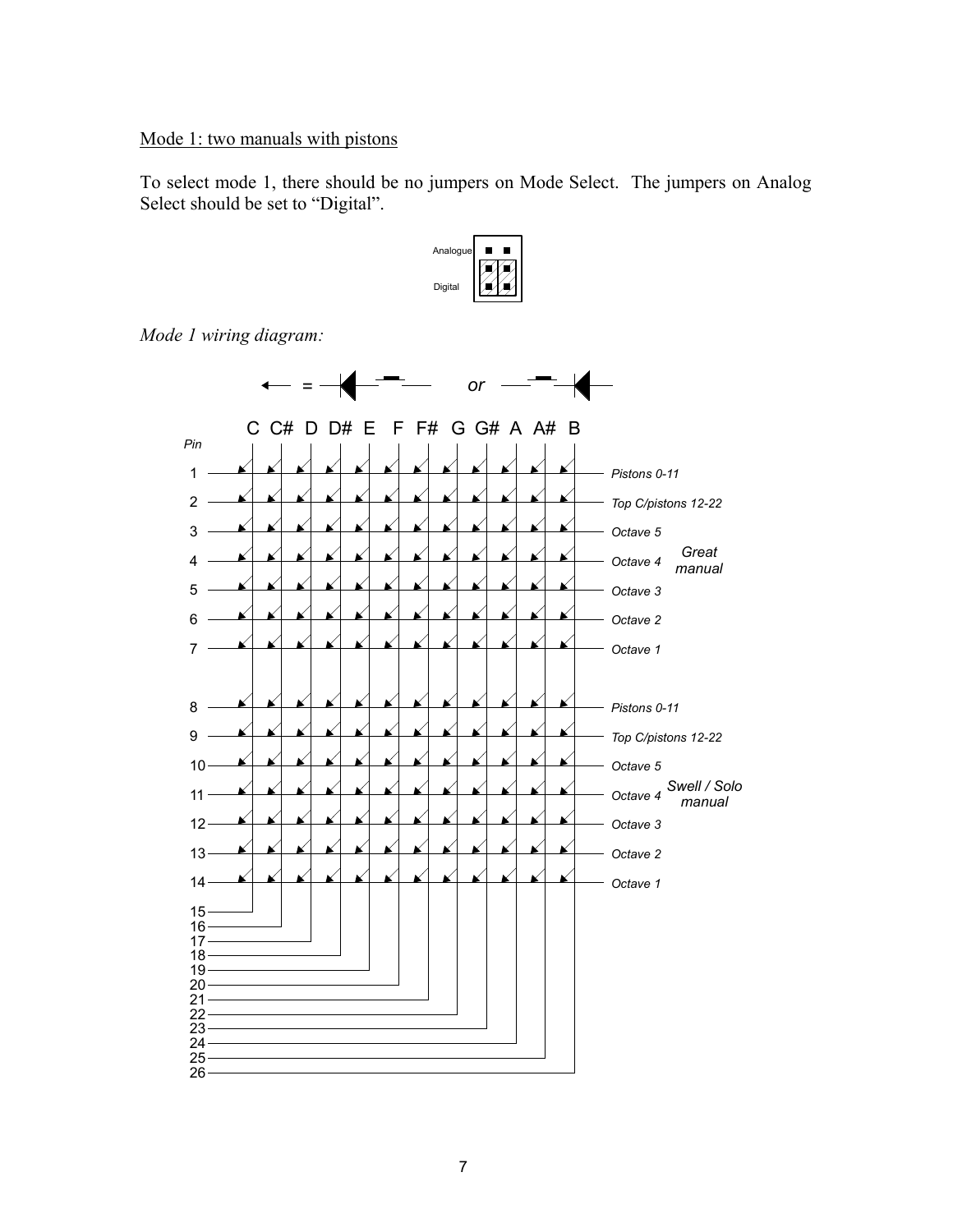#### Mode 2: manual with second touch and pistons *or* Allen MOS keyboard

The wiring for a keyboard with second touch needs to be slightly different because the first touch and second touch contacts are usually connected to a shared return line.

To select mode 2, connect a jumper on Mode Select as shown below. The jumpers on Analog Select can be omitted.

1 2 3 4

*Mode 2 wiring diagram for second touch:*

![](_page_7_Figure_5.jpeg)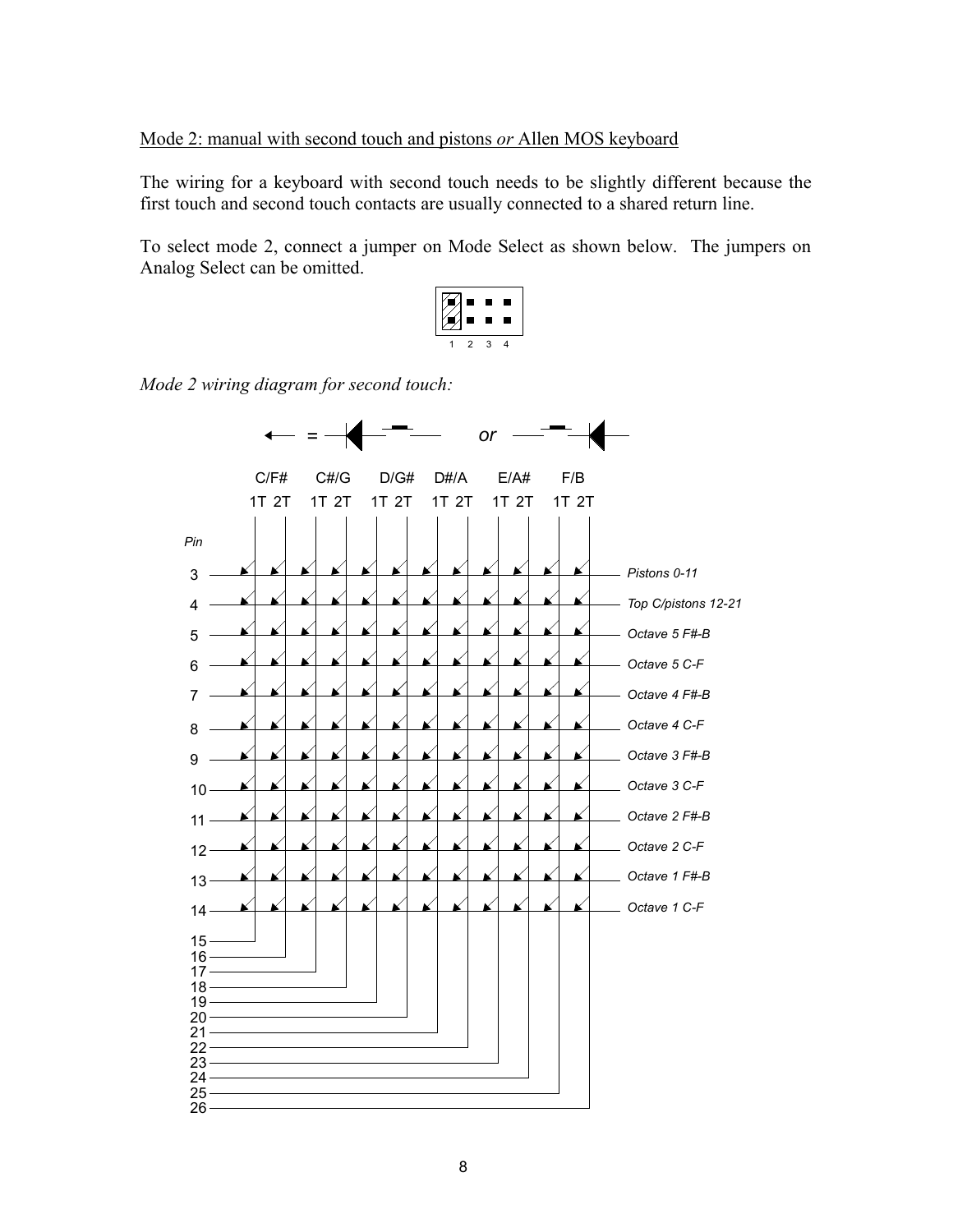Mode 2 can also be used for connection to an Allen MOS keyboard. These use a 6 x 11 matrix of switches, which is essentially the same as our mode 2 without second touch.

An Allen MOS keyboard should be wired as shown below:

![](_page_8_Figure_2.jpeg)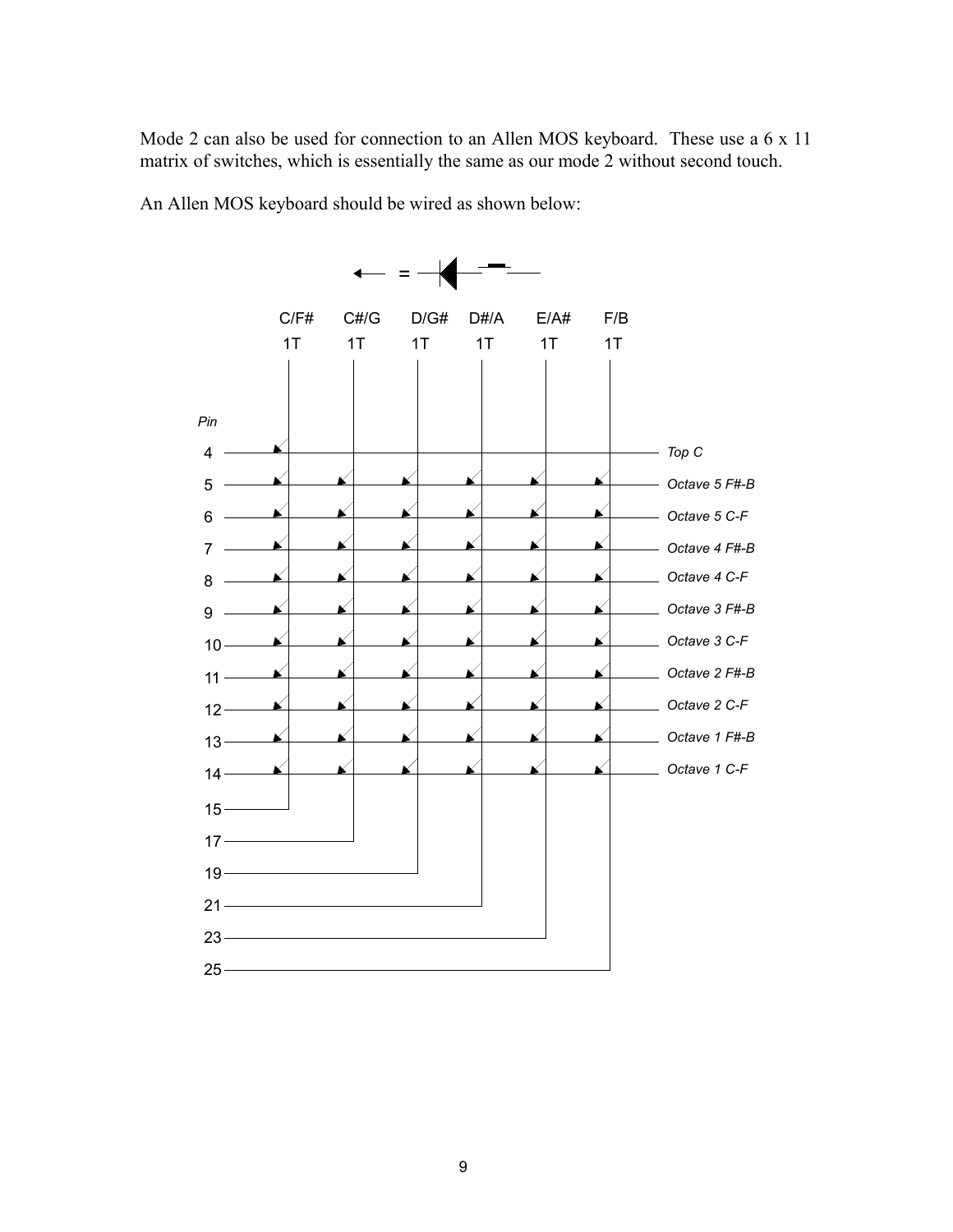Mode 3: Pedalboard with second touch, toe pistons and expression pedals

To select mode 3, connect a jumper on Mode Select as shown below. The jumpers on Analog Select should be set to "Analog".

![](_page_9_Figure_2.jpeg)

Note that the input lines for any unused expression pedals (pins 3, 4, 5 and/or 6) should be connected to ground (pin 2). Failure to do this will cause the board to "see" expression pedals constantly moving, and generate a corresponding stream of MIDI messages.

The wiring diagram for mode 3 is shown below: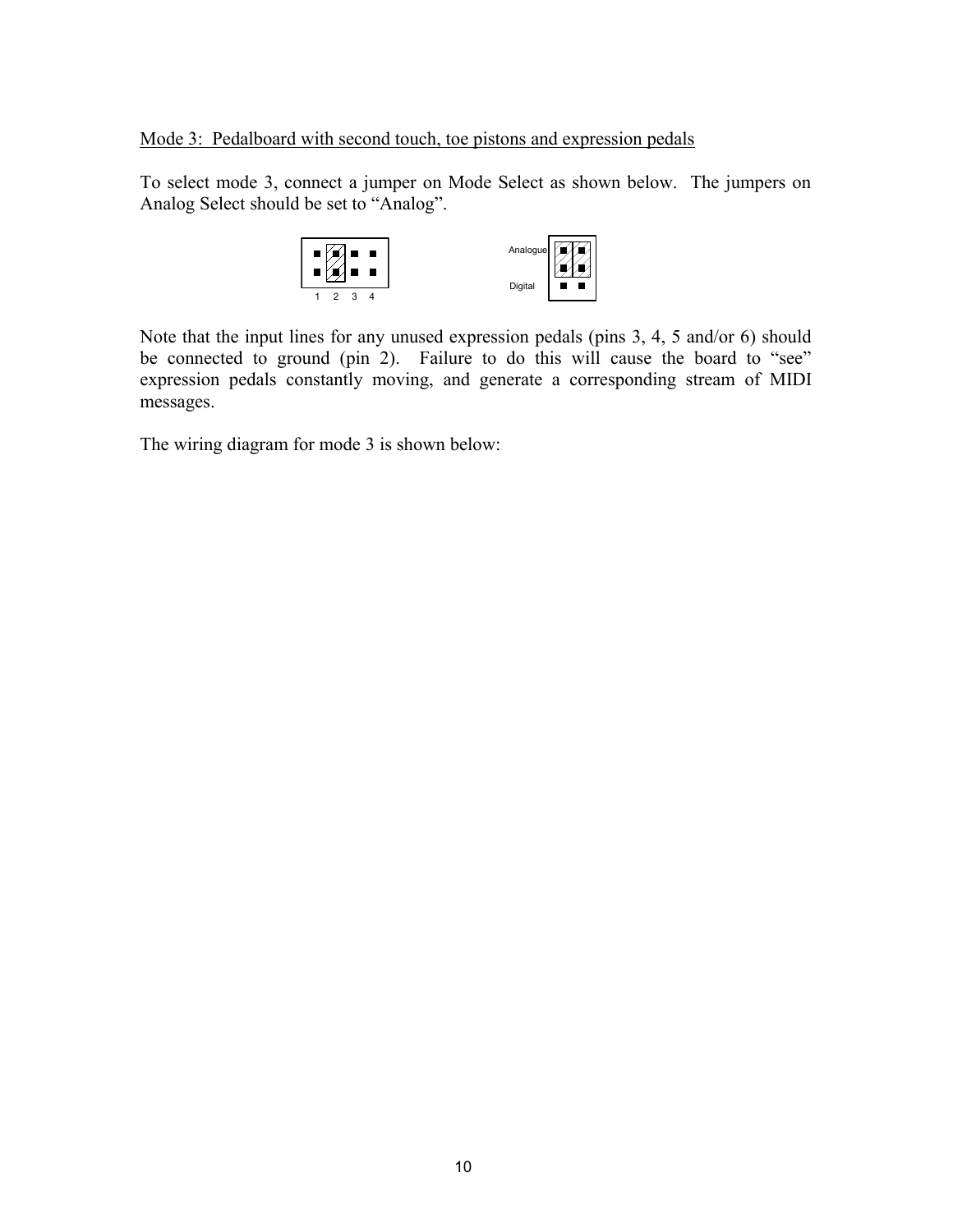![](_page_10_Figure_0.jpeg)

*Note: Contacts shown in gray are not normally used, but they will be read by the encoder if they are present.*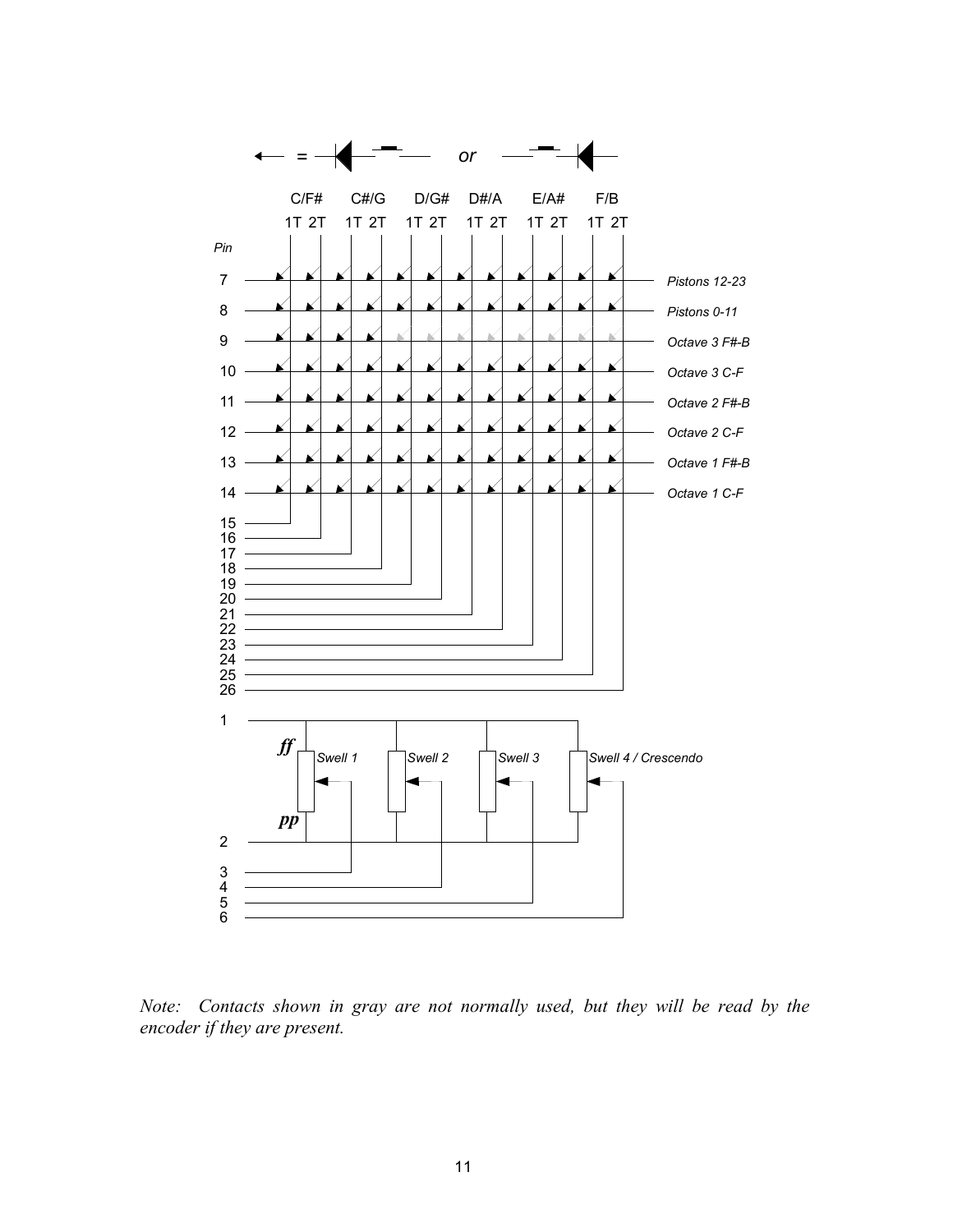## Mode 4: Stops

To select mode 4, connect jumpers on Mode Select as shown below. The jumpers on Analog Select should be set to "Digital".

![](_page_11_Figure_2.jpeg)

*Mode 4 wiring diagram:*

![](_page_11_Figure_4.jpeg)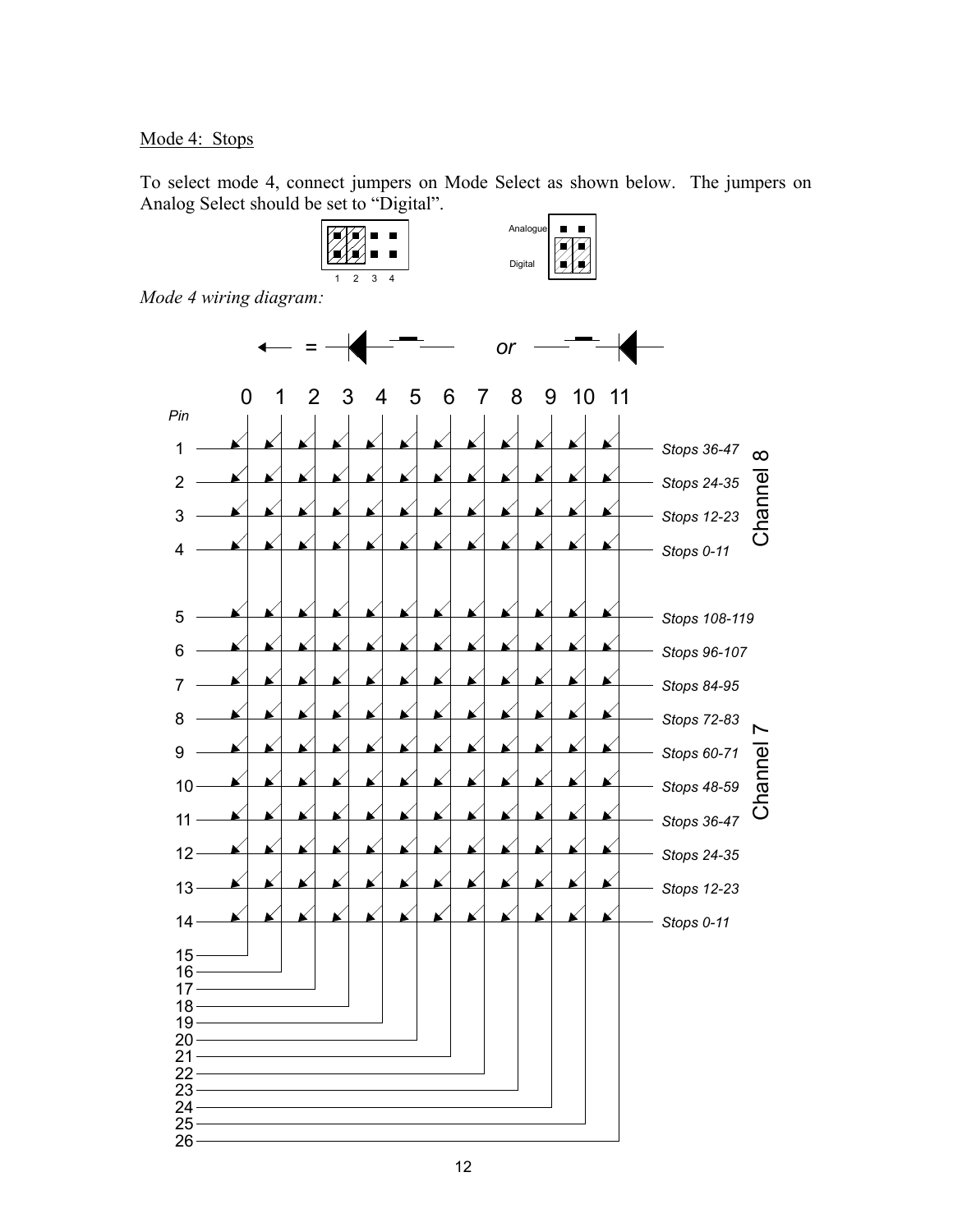### Mode 5: Manual and pedalboard, both with combination pistons, plus expression

To select mode 5, connect a jumper on Mode Select as shown below. The jumpers on Analog Select should be set to "Analog".

![](_page_12_Figure_2.jpeg)

If you are not using the expression pedal, then its input (pin 3) should be connected to ground (pin 2). Failure to do this will cause the board to "see" the expression pedal constantly moving, and generate a corresponding stream of MIDI messages.

The wiring diagram for pin 5 is shown below.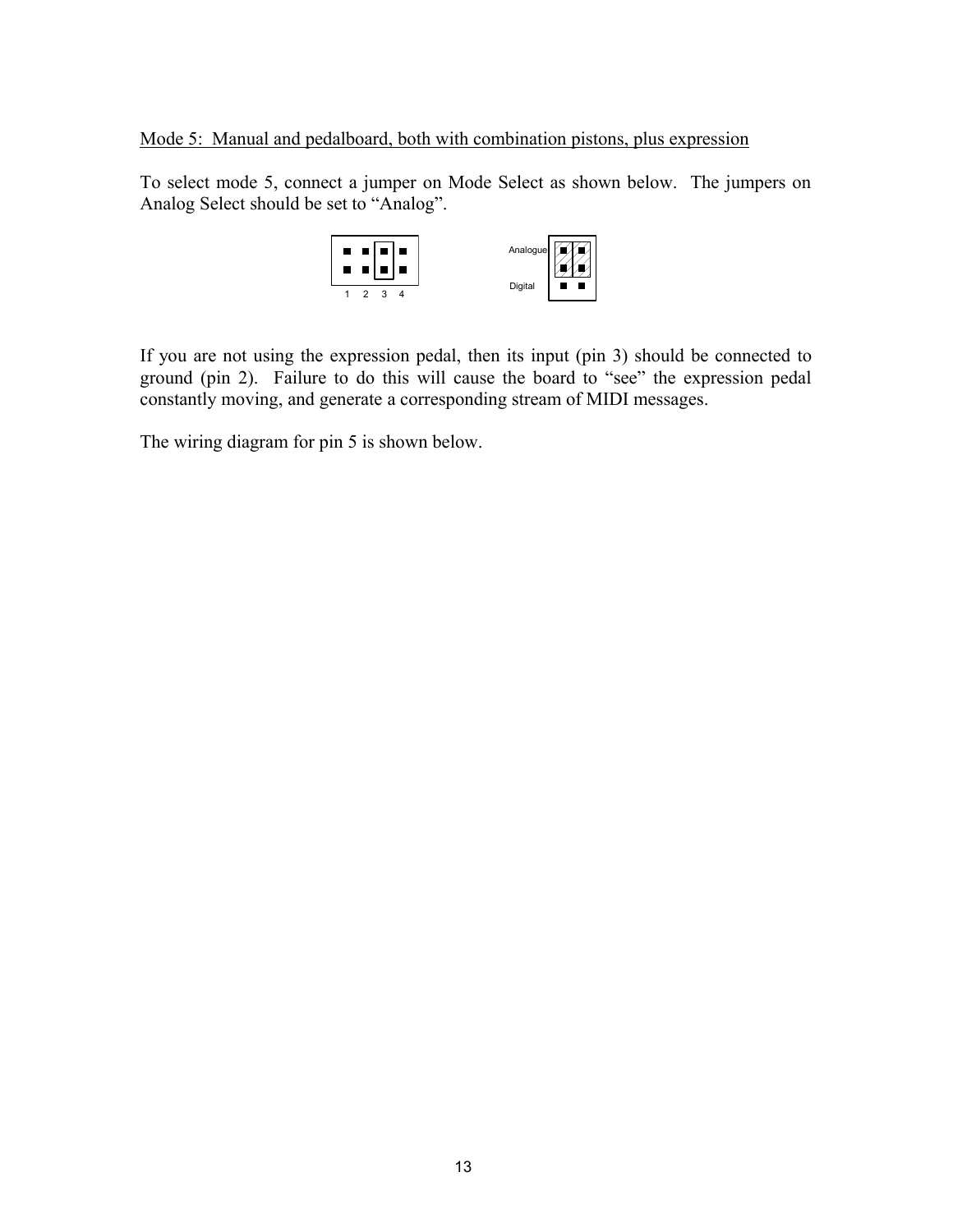![](_page_13_Figure_0.jpeg)

*Note: Contacts shown in gray are not normally used, but they will be read by the encoder if they are present.*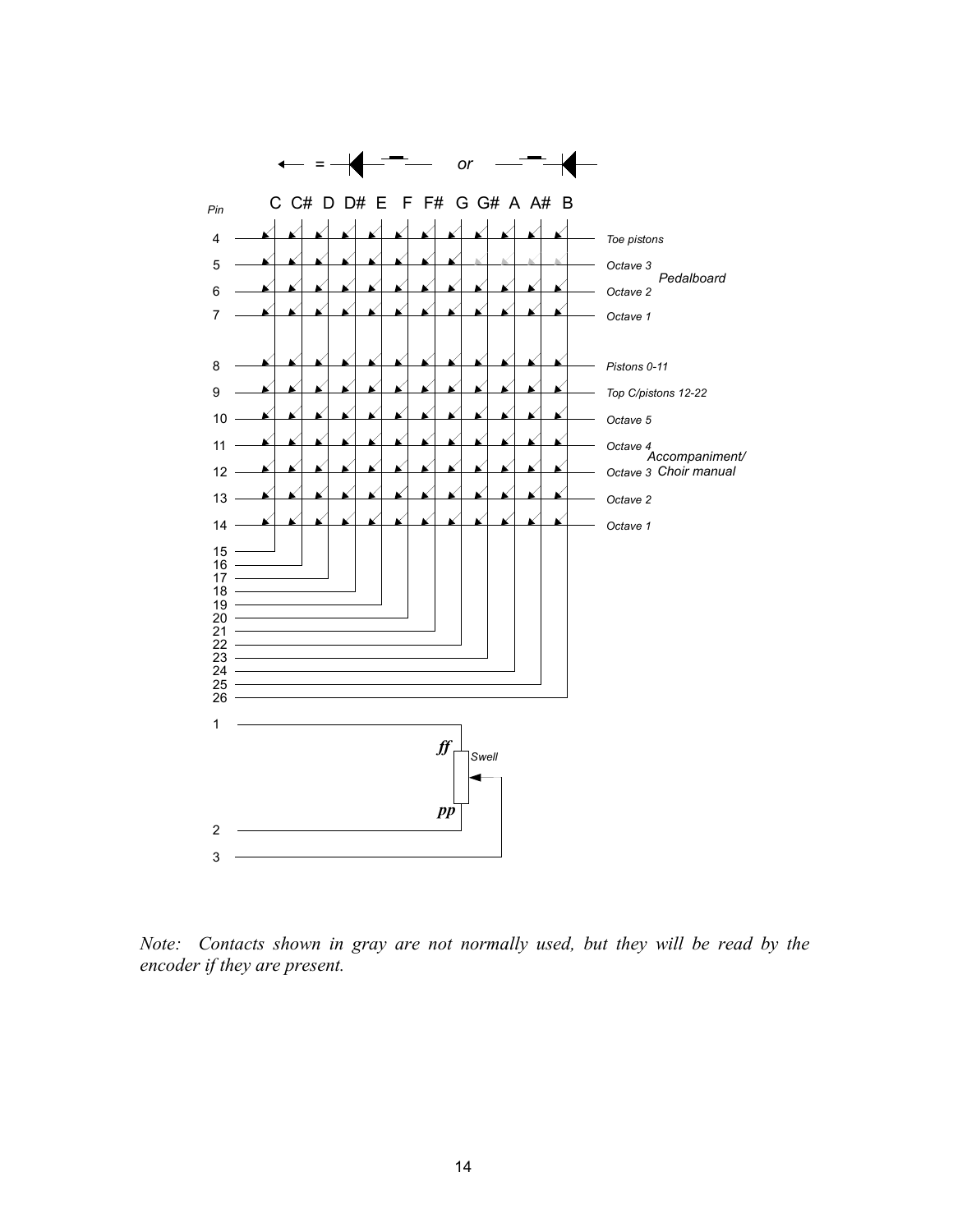#### Appendix: Wiring keyboards

The matrix scanning approach used by this product greatly reduces the number of circuit boards required to read all the inputs on a typical organ console. However, in order to ensure neatness and ease of maintenance, the task of wiring the keys needs to be approached methodically.

We have found the following to be a good way to go about wiring an organ keyboard. As described above, you will need a signal diode, such as 1N4148, for each contact. We also recommend using a length of 1/4" diameter dowel, equal in length to the width of the keyboard. Loop the anodes of the diodes around the dowel as shown:

![](_page_14_Picture_3.jpeg)

The ends should be soldered so that the loop cannot become undone. Try not to wrap the anode lead too tightly around the dowel; you will find the next step much easier if you can slide the diodes along the dowel without too much resistance.